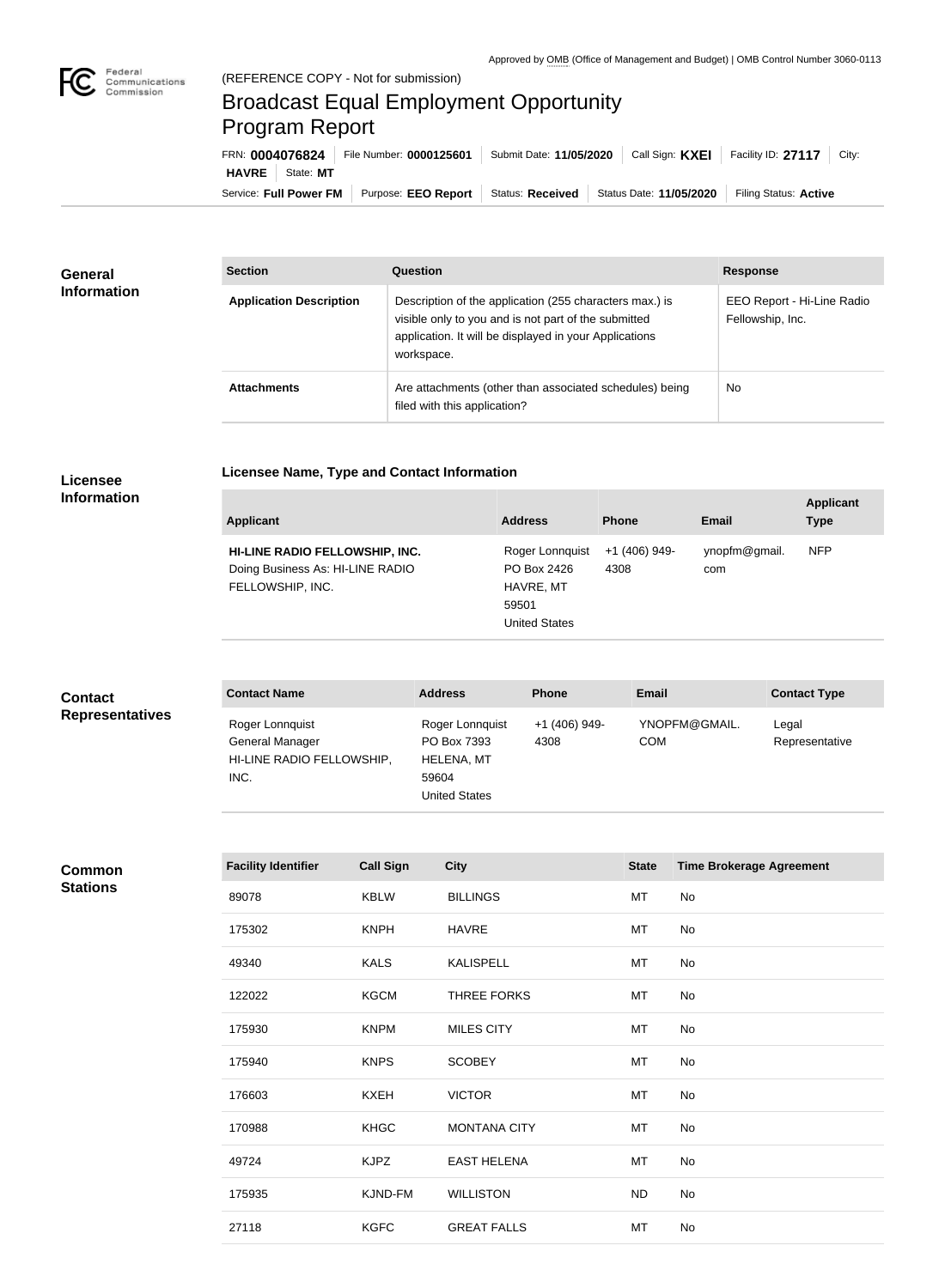| 89342  | <b>KOHR</b> | <b>SHERIDAN</b>         | <b>WY</b> | No |
|--------|-------------|-------------------------|-----------|----|
| 87790  | <b>KMCJ</b> | <b>COLSTRIP</b>         | MT        | No |
| 85426  | <b>KPLG</b> | <b>PLAINS</b>           | MT        | No |
| 177249 | <b>KJKR</b> | <b>JAMESTOWN</b>        | <b>ND</b> | No |
| 171025 | <b>KZLM</b> | <b>LEWISTOWN</b>        | MT        | No |
| 83087  | KAXG        | <b>GILLETTE</b>         | <b>WY</b> | No |
| 27117  | <b>KXEI</b> | <b>HAVRE</b>            | MT        | No |
| 176113 | <b>KNPJ</b> | <b>GREYBULL</b>         | <b>WY</b> | No |
| 176691 | <b>KXEM</b> | <b>ROUNDUP</b>          | MT        | No |
| 87476  | <b>KJCG</b> | <b>MISSOULA</b>         | MT        | No |
| 177237 | <b>KNPC</b> | <b>HARDIN</b>           | MT        | No |
| 27119  | <b>KVCM</b> | <b>HELENA</b>           | MT        | No |
| 92240  | KLEU        | LEWISTOWN               | MT        | No |
| 93010  | <b>KJLF</b> | <b>BUTTE</b>            | MT        | No |
| 177234 | <b>KANP</b> | <b>ASHTON</b>           | ID        | No |
| 175678 | <b>KMTJ</b> | <b>COLUMBUS</b>         | MT        | No |
| 177038 | <b>KPWY</b> | <b>WEST YELLOWSTONE</b> | MT        | No |
| 175929 | <b>KZNP</b> | <b>MULLAN</b>           | ID        | No |
| 164261 | <b>KXEU</b> | <b>BALLARD</b>          | UT        | No |
|        |             |                         |           |    |

| <b>Program Report</b><br><b>Questions</b> | <b>Section</b>                   | <b>Question</b>                                                                                                                                                                                                                                                       | <b>Response</b> |
|-------------------------------------------|----------------------------------|-----------------------------------------------------------------------------------------------------------------------------------------------------------------------------------------------------------------------------------------------------------------------|-----------------|
|                                           | <b>Discrimination Complaints</b> | Have any pending or resolved complaints been filed during<br>this license term before any body having competent<br>jurisdiction under federal, state, territorial or local law,<br>alleging unlawful discrimination in the employment practices<br>of the station(s)? | No.             |
|                                           | <b>Full-time Employees</b>       | Does your station employment unit employ fewer than five<br>full-time employees? Consider as "full-time" employees all<br>those permanently working 30 or more hours a week?                                                                                          | Yes.            |

**Certification**

**Question Response**

The undersigned certifies that he or she is (a) the party filing the report, or an officer, director, member, partner, trustee, authorized employee, or other individual or duly elected or appointed official who is authorized to sign on behalf of the party filing the report; or (b) an attorney qualified to practice before the Commission under 47 C. F.R. Section 1.23(a), who is authorized to represent the party filing the report, and who further certifies that he or she has read the document; that to the best of his or her knowledge, information,and belief there is good ground to support it; and that it is not interposed for delay

/2020

Manager

Certified Date 11/05

Certified Title General